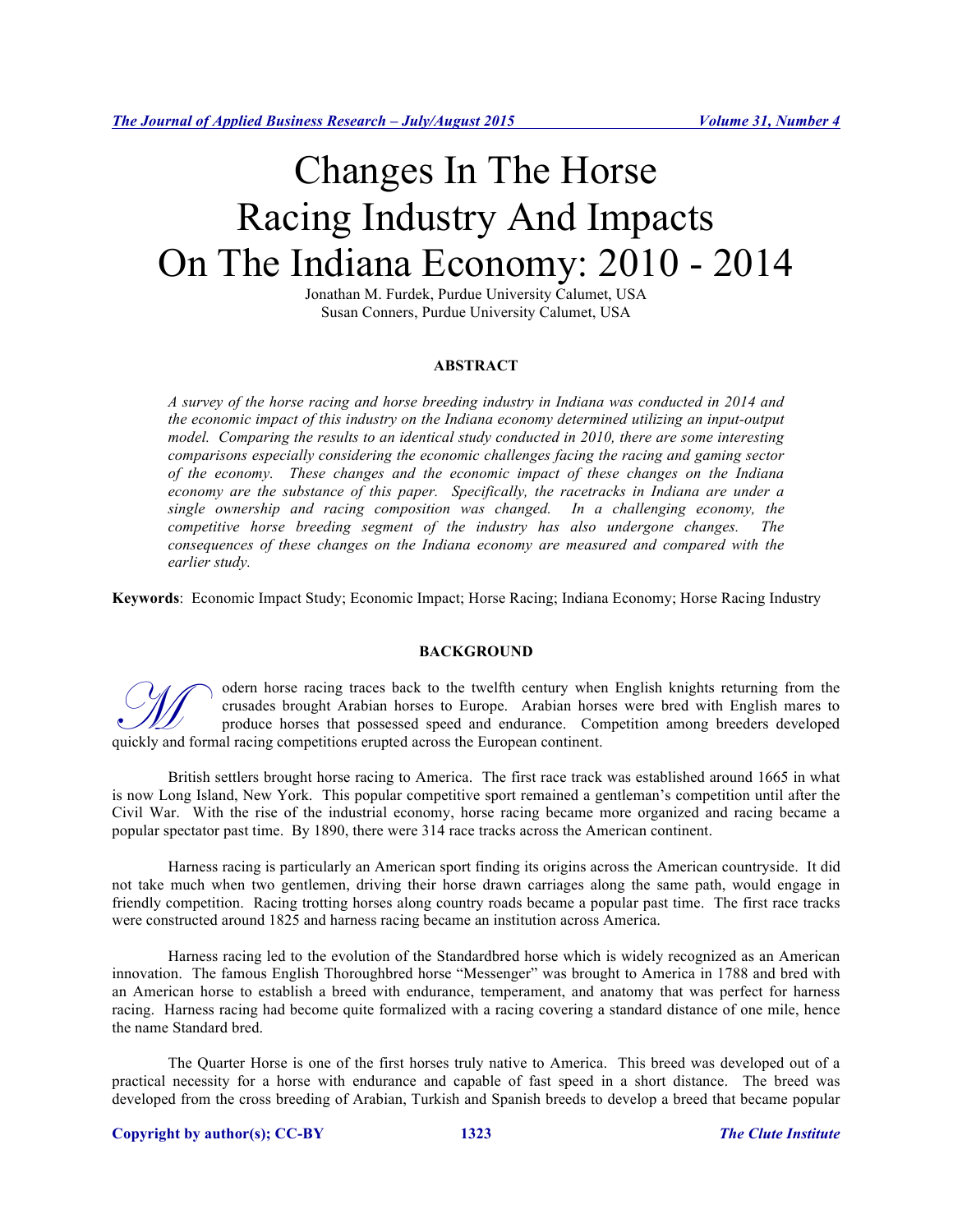with settlers and ranchers moving west and driving herds of cattle. This became the classic cowboy horse of the west.

### **HORSE RACING IN INDIANA**

Horse racing is now a popular national activity with important economic ramifications. Approximately half of the States have race tracks. Indiana has exactly two race tracks. However, Indiana has at latest estimate, approximately 40,000 horses along with breeders, boarding services, bedding producers, training facilities, farriers and tack supply services.

The two Indiana race tracks are Hoosier Park Race Track and Indiana Grand Race Course. Hoosier Park is located in Anderson, Indiana and was opened in 1994. This gaming and racing facility is located approximately 20 miles northeast of Indianapolis, Indiana and has a 7/8 mile oval race track that now specializes in Standardbred racing. This racetrack and casino facility is now the second largest employer in Anderson, Indiana and was rated as the most popular attraction in Indianapolis by the Indianapolis Business Journal. The Indiana Grand Race Course is located in Shelbyville, Indiana and was opened in 2002. This 233,000 square foot racing and gaming facility is approximately twenty minute drive southeast of Indianapolis, Indiana. This facility is now used to race Thoroughbred horses and Quarter Horses, exclusively on a one mile track or a seven furlong turf course.

## **The 2010 AND 2014 HORSE RACING AND BREEDING STUDIES**

The first comprehensive study of the horse racing industry in Indiana was completed in 2010. This study provided a baseline in 2009 of economic data and a determination of the economic impact that horse racing and horse breeding, as an industry, had on the State of Indiana. This study was particularly important considering the investment and commitment that Indiana had made to horse racing and to the communities of Anderson and Shelbyville, bring a new word to the American vocabulary – the "racino". A racino is a combined race track and casino facility. Both Anderson and Shelbyville were industrial communities that were economically devastated as industry moved out of the Midwest. The racinos were accepted on the premise that these facilities would bring jobs and economic activity to stimulate these local economies. The 2010 study found that horse racing has had an impact not only on these local communities but throughout the State.

In 2014, a second study was undertaken (Conners et al, 2014), gathering the same information for this industry segment for 2013. The study was deliberately parallel so that comparisons were possible over time. The IMPLAN data base was utilized to estimate economic impacts for each study. The first study utilized the 2008 database and the new study utilized the 2012 data base.

IMPLAN, or Impact analysis for PLANning was developed in 1977 through a cooperative arrangement between the USDA Forest Service and the University of Minnesota (Minnesota Implan Group, 2010). The USDA Forest Service was addressing a need required by the Rural Development Act of 1972. The University of Minnesota collaborated and developed data sets in 1987 to complete the input-output model. In 1991 IMPLAN became a commercial product utilized by various government agencies and private firms and organizations, interested in estimating economic impact of projects and industry changes. Recently, IMPLAN moved its offices, restructured the firm, and acquired its principal competitor, RIMS, from the Bureau of Economic Analysis. The IMPLAN data base is the most comprehensive and flexible input-output model consisting of more than 440 industry sectors (Hodges, 2007).

## **COMPARING THE TWO STUDIES**

In the 2010 study (Conners et al, 2010), it was found that the horse racing industry included the racetracks and off track wagering brought more than \$319 million in revenues in 2009. This supported more than 1,400 jobs directly with an additional 1,400 jobs attributed to the industry as indirect and induced employment. The consequence of this employment was a contribution of more than \$109 million in labor income with significant contributions to the state GDP and tax revenues. The details of the study conclusions are detailed in Table 1.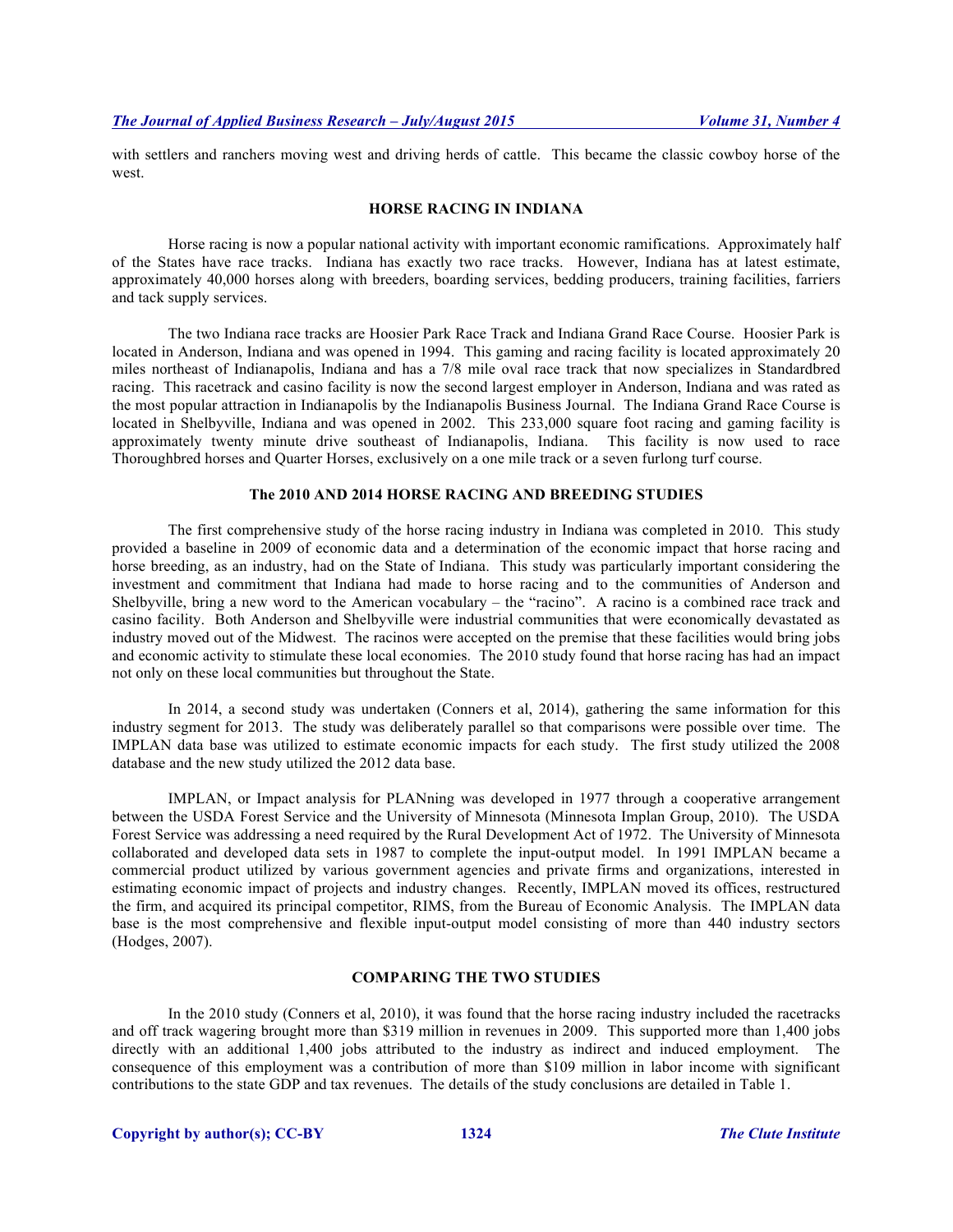# *The Journal of Applied Business Research – July/August 2015 Volume 31, Number 4*

The 2010 study also investigated horse breeding in Indiana and estimated the economic impact of this segment of the industry. The findings were that in 2009 breeders engaged in economic activity resulting in over \$258 million in assignable costs with a direct impact of more than 5,800 jobs with an additional 1,200 indirect and induced equivalent number of jobs in the state economy. These jobs account for more than \$82 million in labor income with a total contribution to state GDP exceeding \$588 million. There were also significant tax revenue implications associated with this industry segment. This information is detailed in Table 2.

**Table 1.** Economic Impact of Race Tracks and Off Track Betting on Indiana in 2009

| Race Track and OTB in 2009 |  |  |  |  |
|----------------------------|--|--|--|--|
| \$319,136,342              |  |  |  |  |
| 1,434                      |  |  |  |  |
| 1.409                      |  |  |  |  |
| 2.843                      |  |  |  |  |
| \$109,253,392              |  |  |  |  |
| \$488,356,672              |  |  |  |  |
| \$45,133,322               |  |  |  |  |
| \$23,012,026               |  |  |  |  |
|                            |  |  |  |  |

|  |  |  |  |  | Table 2. Economic Impact of Horse Breeding on Indiana in 2009 |  |
|--|--|--|--|--|---------------------------------------------------------------|--|
|--|--|--|--|--|---------------------------------------------------------------|--|

| <b>THAT'S DESCRIPTION IN ZUVY</b>  |               |  |  |  |
|------------------------------------|---------------|--|--|--|
| Costs                              | \$258,193,160 |  |  |  |
| Direct Employment Effect           | 5.821         |  |  |  |
| Indirect/Induced Employment Effect | 1,201         |  |  |  |
| <b>Total Employment Effect</b>     | 7.022         |  |  |  |
| Labor Income                       | \$82,479,056  |  |  |  |
| Contribution to GDP                | \$588,634,624 |  |  |  |
| State & Local Tax Impact           | \$24,399,409  |  |  |  |
| Federal Tax Impact                 | \$22,561,904  |  |  |  |
|                                    |               |  |  |  |

In these studies, the economic impacts were estimated using revenue data for the race tracks and cost data for the breeders. Race track revenues are heavily impacted by pari-mutuel betting while breeder cost information, particularly around tax season when the surveys were conducted are more tangible. For these studies, it was the opinion of the researchers that this provided the most reliable data and results. For purposes of implementing the economic multipliers, of course revenue of cost could be utilized.

When the 2014 survey was conducted and economic impacts analyzed, it was found that horse racing revenues had dropped significantly to \$263 million. However, there was no significant impact on total employment which had been 2,843 full time equivalent jobs in 2009 and was now 2,825 full time equivalent jobs. Similarly, labor income remained steady over that time while the impact on GDP was reduced approximately 25% from \$488 million to \$366 million. Although there was an insignificant decline in derived federal tax revenues, there was a significant increase in derived state and local taxes. These results are summarized in Table 3.

**Table 3.** Economic Impact of Race Tracks and Off Track Betting on Indiana in 2013

| Race Track and OTB in 2013         |               |  |  |  |  |
|------------------------------------|---------------|--|--|--|--|
| Revenues                           | \$263,286,745 |  |  |  |  |
| Direct Employment Effect           | 1.993         |  |  |  |  |
| Indirect/Induced Employment Effect | 832           |  |  |  |  |
| <b>Total Employment Effect</b>     | 2.825         |  |  |  |  |
| Labor Income                       | \$103,052,130 |  |  |  |  |
| Contribution to GDP                | \$366,273,898 |  |  |  |  |
| State & Local Tax Impact           | \$66,877,086  |  |  |  |  |
| Federal Tax Impact                 | \$22,220,005  |  |  |  |  |

**Horse Breeders in 2009**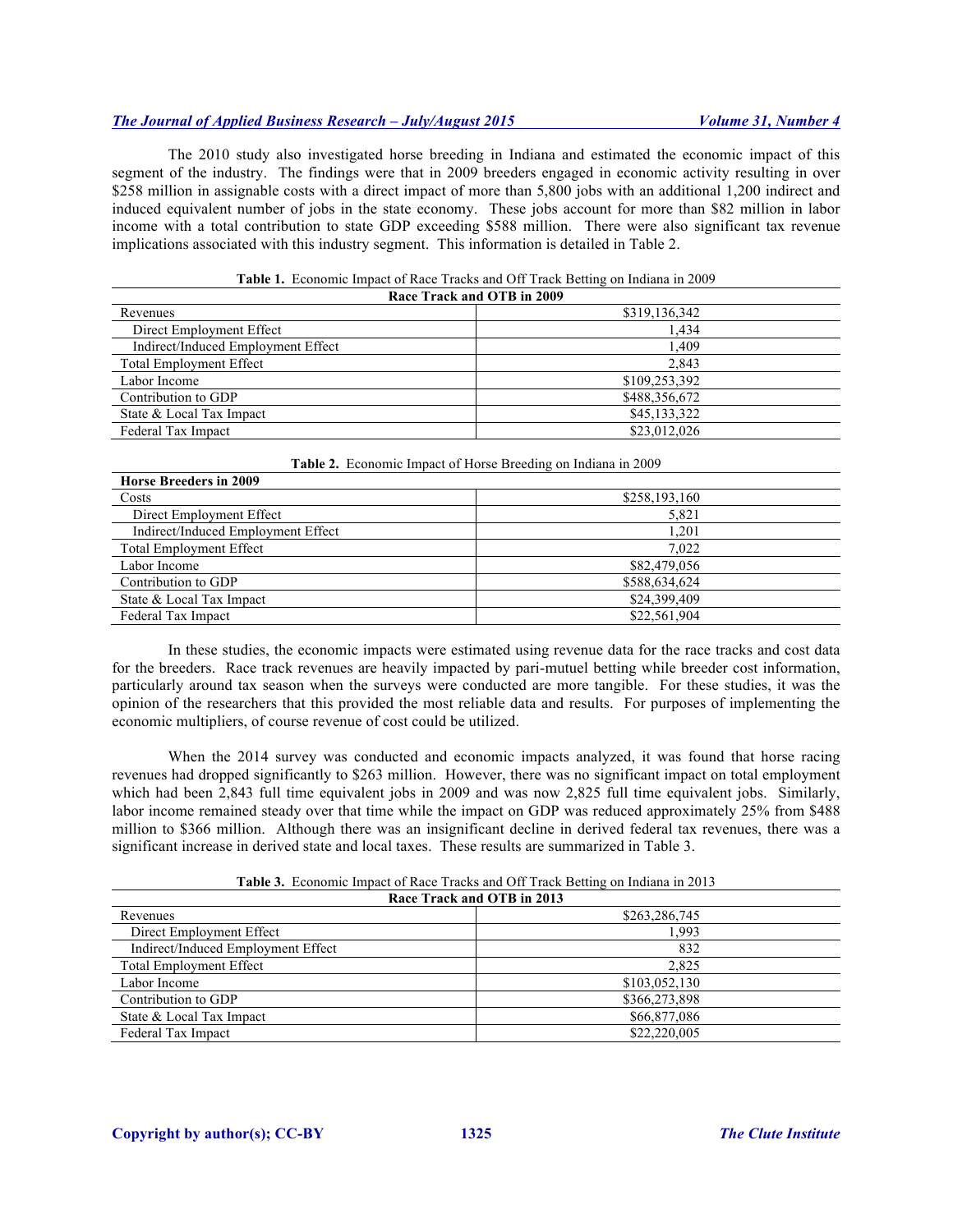## *The Journal of Applied Business Research – July/August 2015 Volume 31, Number 4*

| <b>Table 4.</b> Economic Impact of Horse Breeding on Indiana in 2013 |               |  |  |  |  |
|----------------------------------------------------------------------|---------------|--|--|--|--|
| <b>Horse Breeders in 2013</b>                                        |               |  |  |  |  |
| Costs                                                                | \$365,132,215 |  |  |  |  |
| Direct Employment Effect                                             | 2,764         |  |  |  |  |
| Indirect/Induced Employment Effect                                   | 1.154         |  |  |  |  |
| <b>Total Employment Effect</b>                                       | 3.918         |  |  |  |  |
| Labor Income                                                         | \$142,915,103 |  |  |  |  |
| Contribution to GDP                                                  | \$507,957,208 |  |  |  |  |
| State & Local Tax Impact                                             | \$92,746,707  |  |  |  |  |
| Federal Tax Impact                                                   | \$30,815,223  |  |  |  |  |

## **CONCLUSIONS**

The economy from 2009 through 2013 posed a difficult environment for the horse racing industry and significant changes were occurring that are reflected but not identified in the data. The race tracks had undergone consolidation and are now under a single ownership with oversight by the Indiana State Horse Racing Commission. As part of the consolidation, racing became specialized. In 2009, each race track conducted all forms of racing. With the consolidation, one race track specializes in Thoroughbred racing and the other in Standardbred racing. It is believed by the race tracks that this has brought about a higher level of efficiency in track operations. The race tracks are largely impacted by global rather than local economic conditions as substantial revenues are drawn from pari-mutuel wagering throughout the world. With a weaker global economy, revenues were significantly affected.

Race horse breeding also has gone through significant changes in Indiana. The economic climate for horse racing in neighboring states is believed to be less encouraging than in Indiana. There is evidence from the surveys that there has been a significant influx of breeders, specifically with larger more sophisticated operations. These breeders are not only from neighboring states but generally from states nationwide and from international breeding operations

Two important conclusions can be drawn from the data. While the race tracks have been impacted by global economic conditions, as revenues fell, the racing industry responded with more efficient operations. The race tracks must still continue to run races, offer purses, and conduct operations at the race tracks. Consequently, the major impact appears to be to corporate profits while the welfare impact on the State of Indiana was minimized.

The second conclusion is that the horse breeding industry in Indiana is also undergoing significant restructuring and consolidation as more breeders enter the state employing more skilled employees.

## **AUTHOR INFORMATION**

**Dr. Susan Conners** is a Professor of Management in the College of Business at Purdue University Calumet. Her research/pedagogical interests include economic impact and entrepreneurship. More specifically, her work in applied research examines the equine industry, primarily the horse racing industry through grants sponsoring this research.

**Dr. Jonathan Furdek** is Professor Emeritus of Operations Management in the College of Business at Purdue University Calumet. His research interests include economic impact studies and the role of benefits, specifically pensions and welfare benefits have on the productivity of the firm. He has been involved in equine industry research through several industry studies in the past five years.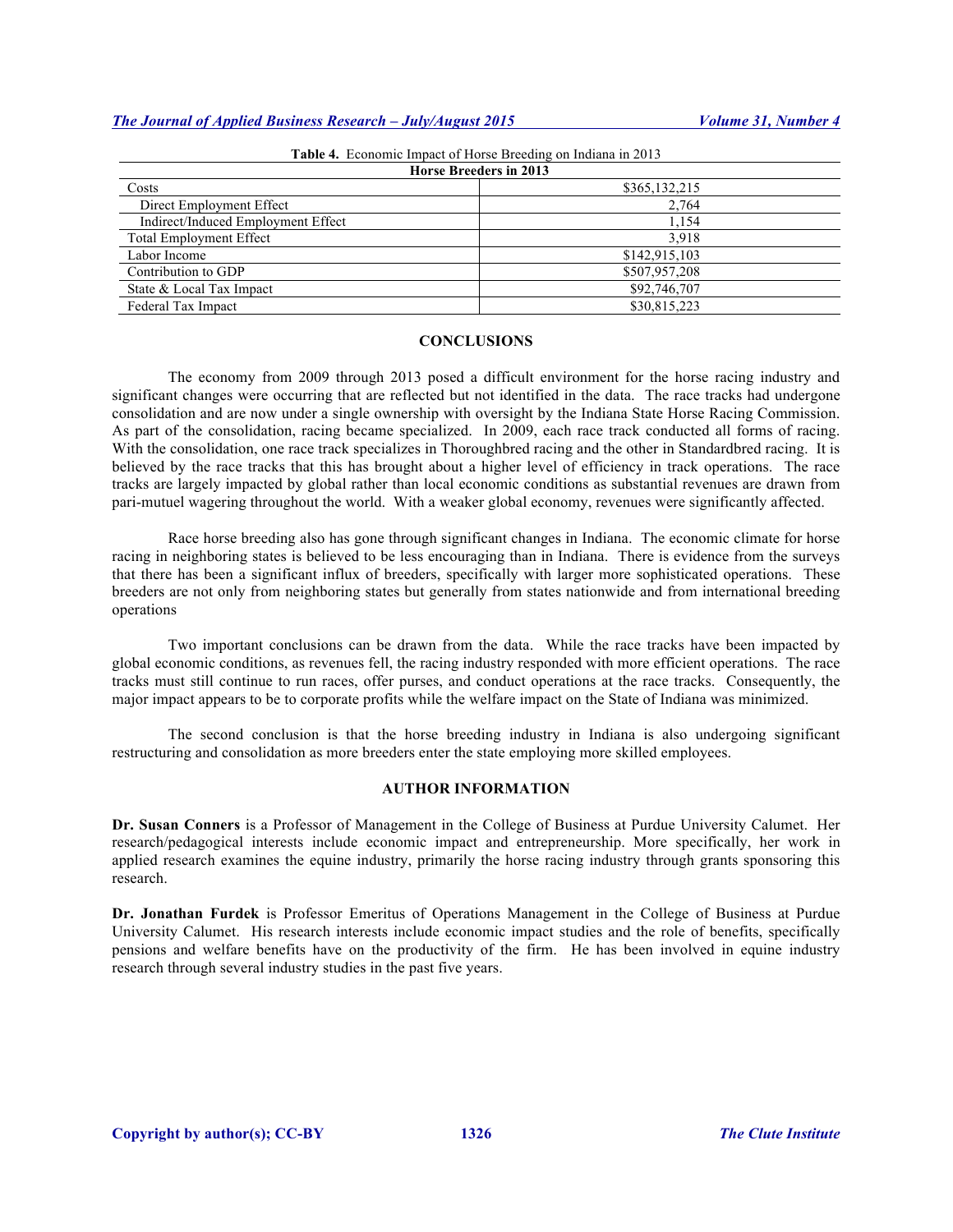## **REFERENCES**

Conners, S.E., L. Couetil, J.M. Furdek, and M.A. Russell (2011). "Indiana Equine Industry Economic Impact and Health Study". Purdue Calumet Equine Program. Hammond, Indiana.

Conners, S.E., J.M. Furdek, L. Couetil, G. Preston (2010*). "* Economic Impact of the Horse Racing and Breeding Industry*"*. Purdue Calumet Equine Program. Hammond, Indiana.

Conners, S.E. and J.M. Furdek (2014). "2014 Pari-Mutuel Horse Racing Industry Economic Impact Study". Purdue Calumet Equine Program. Hammond, Indiana.

Hodges, A.W. (2007). "Understanding and Using Economic Multipliers". USDA Economists Group. Minnesota IMPLAN Group (MIG). www.IMPLAN.com (2010).